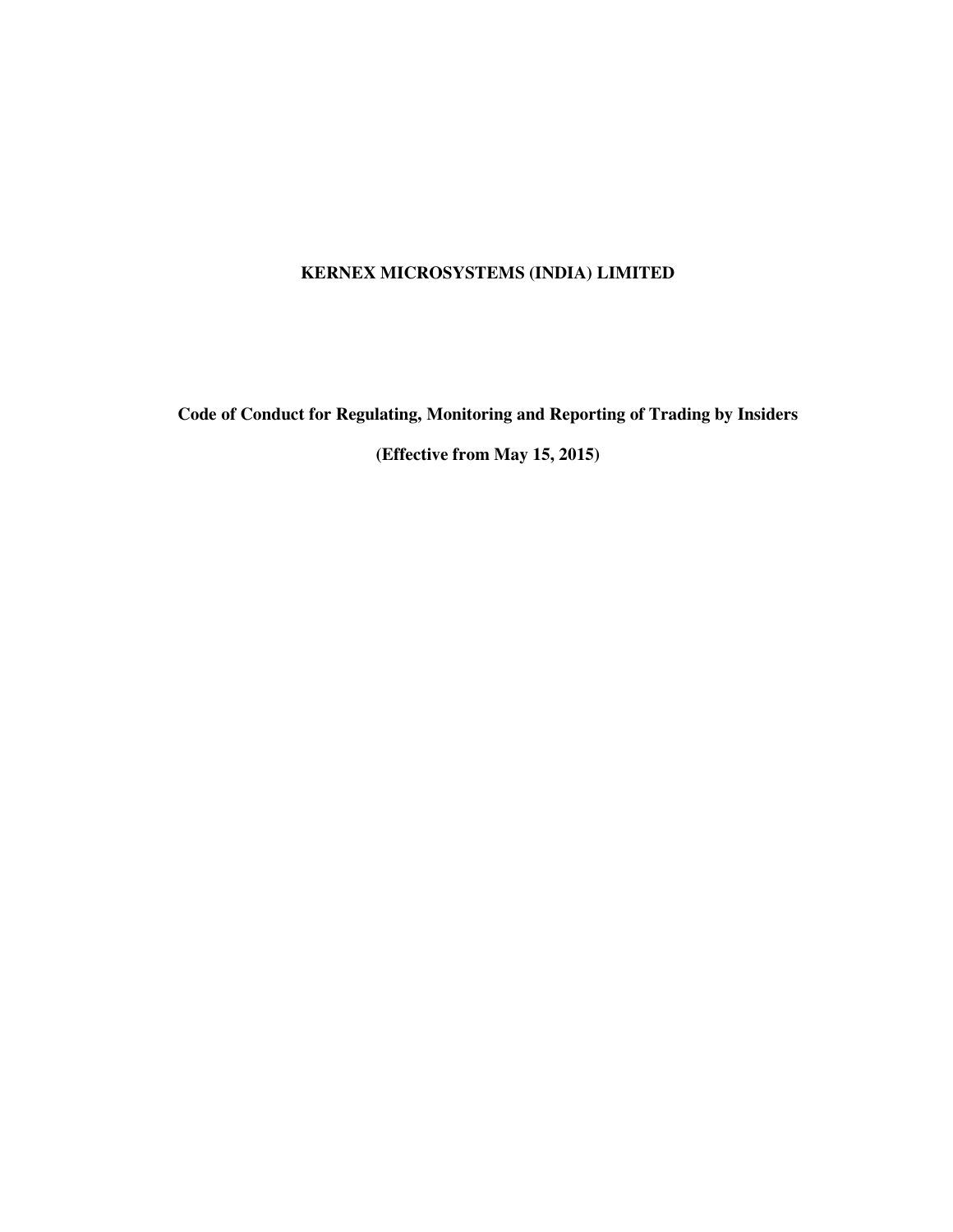## **KERNEX MICROSYSTEMS (INDIA) LIMITED Insider Trading Policy**

KERNEX MICROSYSTEMS (INDIA) LIMITED (the "Company") is a public company whose equity shares are listed on National Stock Exchange of India Limited and BSE Limited and subject to the rules and regulations issued by the Securities and Exchange Board of India (SEBI).

The Board of Directors of the Company have adopted this Insider Trading Policy (the "Policy") to comply with the SEBI (Prohibition of Insider Trading) Regulations, 2015 ("SEBI Regulations").

The SEBI Regulations prohibit an Insider from Trading in the securities of a company listed on any stock exchange on the basis of any unpublished price sensitive information.

Unpublished Price Sensitive Information ("UPSI") means any information, which relates directly or indirectly, to the Company or its securities, that is not generally available which upon becoming generally available, is likely to materially affect the price of the securities of the Company.

"Generally available" information means information that is accessible to the public on a nondiscriminatory basis.

UPSI includes, without limitation, information relating to the following:

- i. Financial results, financial condition, projections or forecasts of the Company;
- ii. Dividends (both interim and final);
- iii. Change in capital structure;

v. Mergers, de-mergers, acquisitions, de-listings, disposals and expansion of business and such other transactions;

- vi. Changes in the Board of Directors or Key Managerial Personnel; and
- vii. Material events in accordance with the listing agreement.

The SEBI Regulations and the provisions of section 195 of the Companies Act, 2013 prohibit the communication of UPSI to any person except as required under law. Further, procuring any person to Trade in the securities of any company on the basis of UPSI is also prohibited under the said laws. Any violation of the said regulations and provisionsattracts to severe penalties including fines and imprisonment.

#### **1. Rules**

The rules shall be called **'Code of Conduct for Regulating, Monitoring and Reporting of Trading by Insiders ("Rules")**. These Rules shall come into force with immediate effect.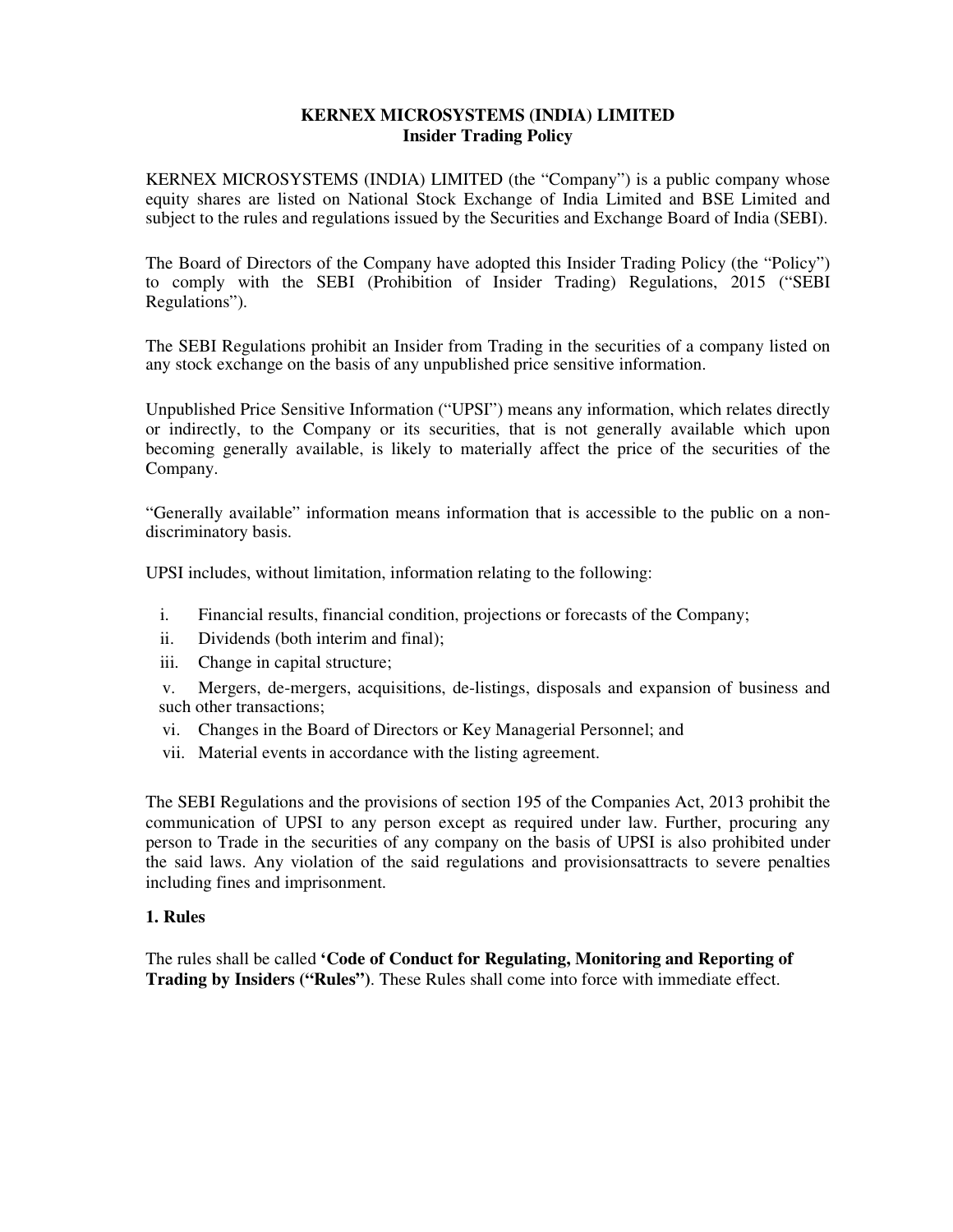## **2. Definitions**

## **1) Compliance Officer**

"Compliance Officer" means the Compliance Officer of the Company or the Company Secretary for the purpose of administration of the insider trading policy.

## 2) **Connected Person**

"Connected Person," includes –

- i. A director of the Company;
- ii. A Key Managerial Personnel of the Company;
- iii. An Officer of the Company;
- iv. Any person who is or has been in a contractual or fiduciary or employment relationship at any time in the six month period prior to the date of determining whether that person, as a result of such relationship, was, directly or indirectly, (x) allowed access to UPSI or (y) reasonably expected to be allowed access to UPSI;
- v. Any person who is or has been in frequent communication with an Officer of the Company at any time in the six month period prior to the date of determining whether that person, as a result of such frequent communication, was, directly or indirectly, (x) allowed access to UPSI or (y) reasonably expected to be allowed access to UPSI;
- vi. An employee of the Company who has access to UPSI or is reasonably expected to have access to UPSI;
- vii. Any person who has a professional or business relationship and that relationship that, directly or indirectly,  $(x)$  allows access to UPSI or  $(y)$  is reasonably expected to allow access to UPSI;

The persons enumerated below shall be deemed to be Connected Persons if such person has access to UPSI or is reasonably expected to have access to UPSI -

- a An Immediate Relative of Connected Persons;
- b A holding company or associate company or subsidiary company;

c An intermediary as specified in section 12 of the SEBI Act or an employee or director thereof:

d An investment company, trustee company, asset management company or an employee or director thereof;

e An official of a stock exchange or of clearing house or corporation;

f A member of board of trustees of a mutual fund or a member of the Board of Directors of the asset management company of a mutual fund or is an employee thereof;

g A member of the board of directors or an employee, of a public financial institution as defined in section 2 (72) of the Companies Act, 2013;

h An official or an employee of a self-regulatory organization recognised or authorized by the SEBI;

f A banker of the Company;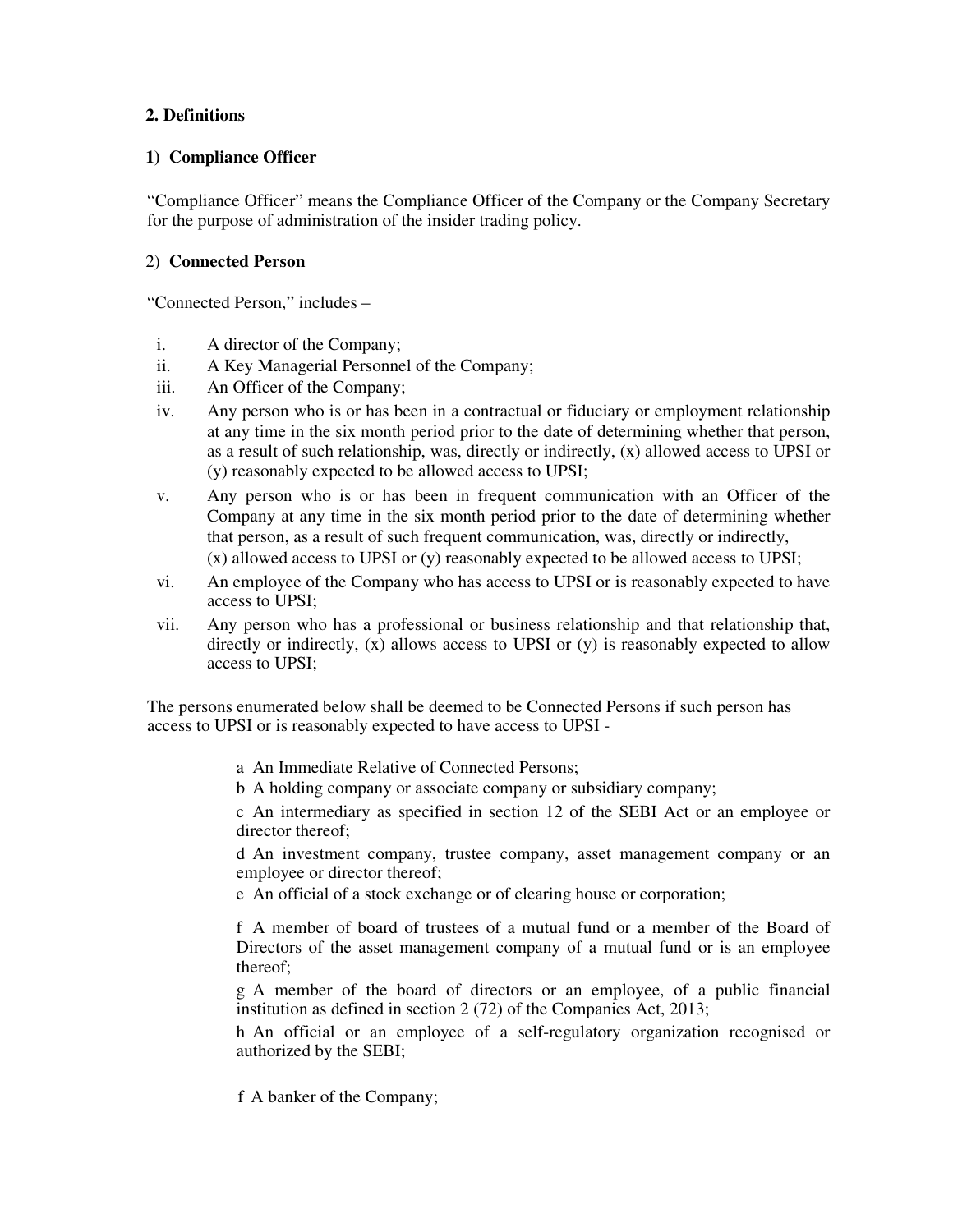g A concern, firm, trust, Hindu undivided family, company or association of persons wherein a director of the Company or his Immediate Relative or banker of the Company, has more than ten percent of the holding or interest.

### 3) **Designated Person**

The term "designated person" shall consist of, Connected Persons who are:

- I. Promoters of the Company;
- II. Heads of Finance and Accounts Department;

III. Employees above General Manager Rank;

IV. Any other Connected Person designated by the Company on the basis of their functional role;

V. Immediate Relatives of I to IV above;

## **4) Director**

"Director" shall have the meaning assigned to it under the Companies Act, 2013.

## **5) Immediate Relative**

"Immediate Relative" of a person means a spouse, or the parent, sibling or child of that person or his or her spouse, if they are either dependent financially on such person or consult such person in taking decisions relating to Trading in securities.

#### 6) **Insider**

An insider means any person who is:

- (i) a Connected Person or
- (ii) in possession of or having access to UPSI.

#### **7) Key Managerial Personnel**

"Key Managerial Personnel" shall have the meaning assigned to it under the Companies Act, 2013.

## **8) Officer**

"Officer" shall have the meaning assigned to it under the Companies Act, 2013.

#### **9) Promoter**

"Promoter" shall have the meaning assigned to it under the SEBI (Issue of Capital and Disclosure Requirements) Regulations, 2009 or any modification thereof.

#### **10) Securities**

"Securities" shall have the meaning assigned to it under the Securities Contracts (Regulations) Act, 1956 or any modification thereof.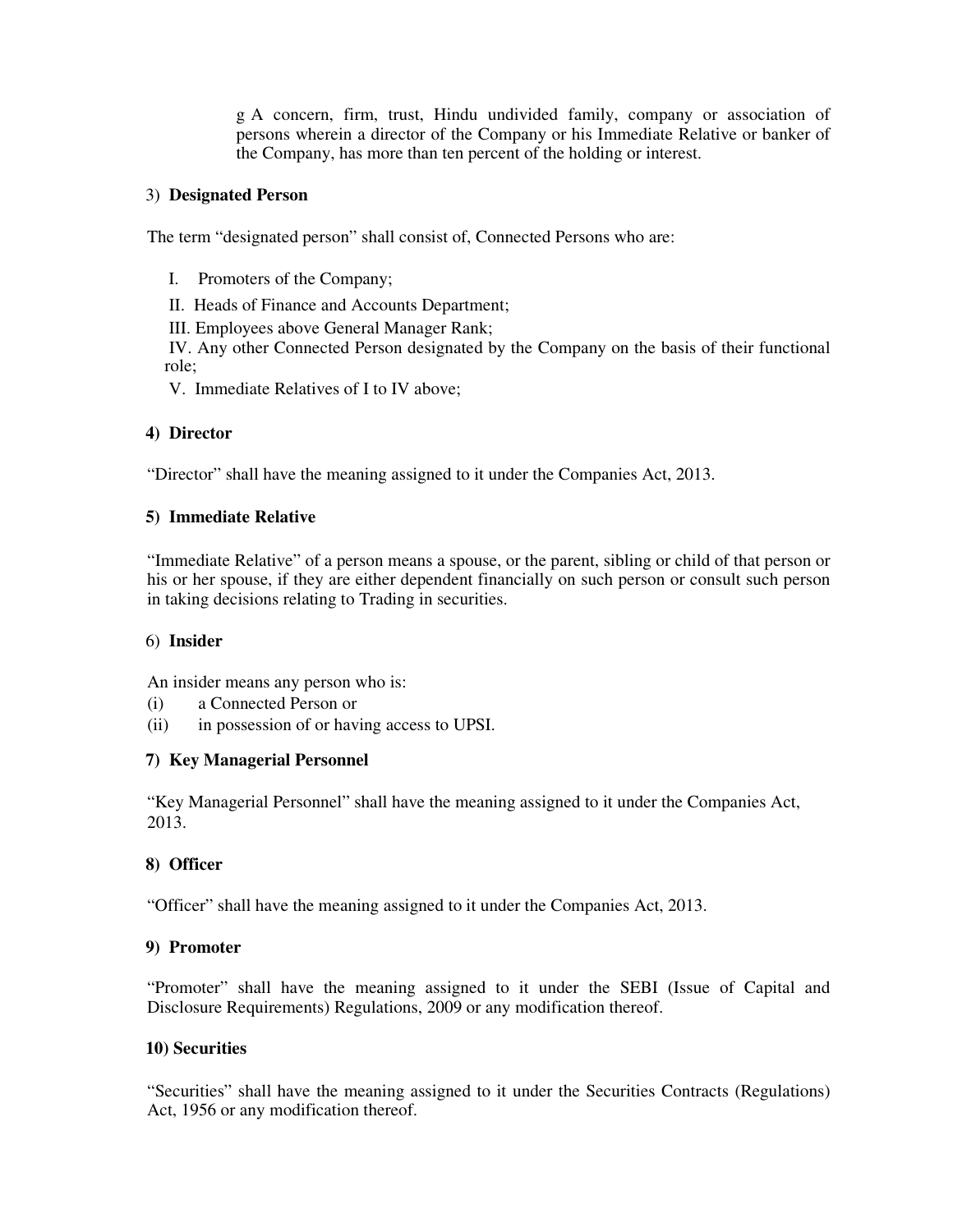## **11) Trading**

"Trading" means and includes subscribing, buying, selling, dealing, or agreeing to subscribe, buy, sell, deal in any securities, and "trade" shall be construed accordingly.

Words and expressions used and not defined in these Rules but defined in the Securities and Exchange Board of India Act, 1992, the Securities Contracts (Regulation) Act, 1956, the Depositories Act, 1996 or the Companies Act, 2013 and rules and regulations made thereunder shall have the meanings respectively assigned to them in those legislations.

#### **3. Prohibition on communicating or procuring UPSI**

An Insider shall not –

- i. communicate, provide, or allow access to any UPSI, relating to the Company or its securities, to any person including other insiders, except to the extent allowed by these Rules;
- ii. procure from or cause the communication by an Insider of UPSI, relating to the Company or its securities;

Provided that nothing contained above shall be applicable when an UPSI is communicated, provided, allowed access to or procured:

- (i) in furtherance of legitimate purposes, performance of duties or discharge of legal obligations pursuant to appropriate confidentiality and non disclosure agreements being executed; or
- (ii) in the event the Board of Directors direct or cause the public disclosure of UPSI in the best interest of the Company; or
- (iii) within a group of persons if such persons have been identified and secluded within a "chinese wall" or information barrier by the Compliance Officer from the rest of the Company for a particular purpose or for a specified period of time in furtherance of legitimate purposes, performance of duties or discharge of legal obligations, and are subjected to, among other conditions, additional confidentiality obligations, information barriers designed to prevent exchanges of UPSI outside the "chinese wall", and the execution of an undertaking by such persons to abstain and / or forego Trading during such seclusion or till the UPSI no longer constitutes UPSI.

## **4. Prohibition on Insider Trading**

An Insider shall not, directly or indirectly, –

- i. Trade in securities that are listed or proposed to be listed when in possession of UPSI;
- ii. Trade in securities of the Company except when the Trading Window is open and the Insider is not in possession of UPSI.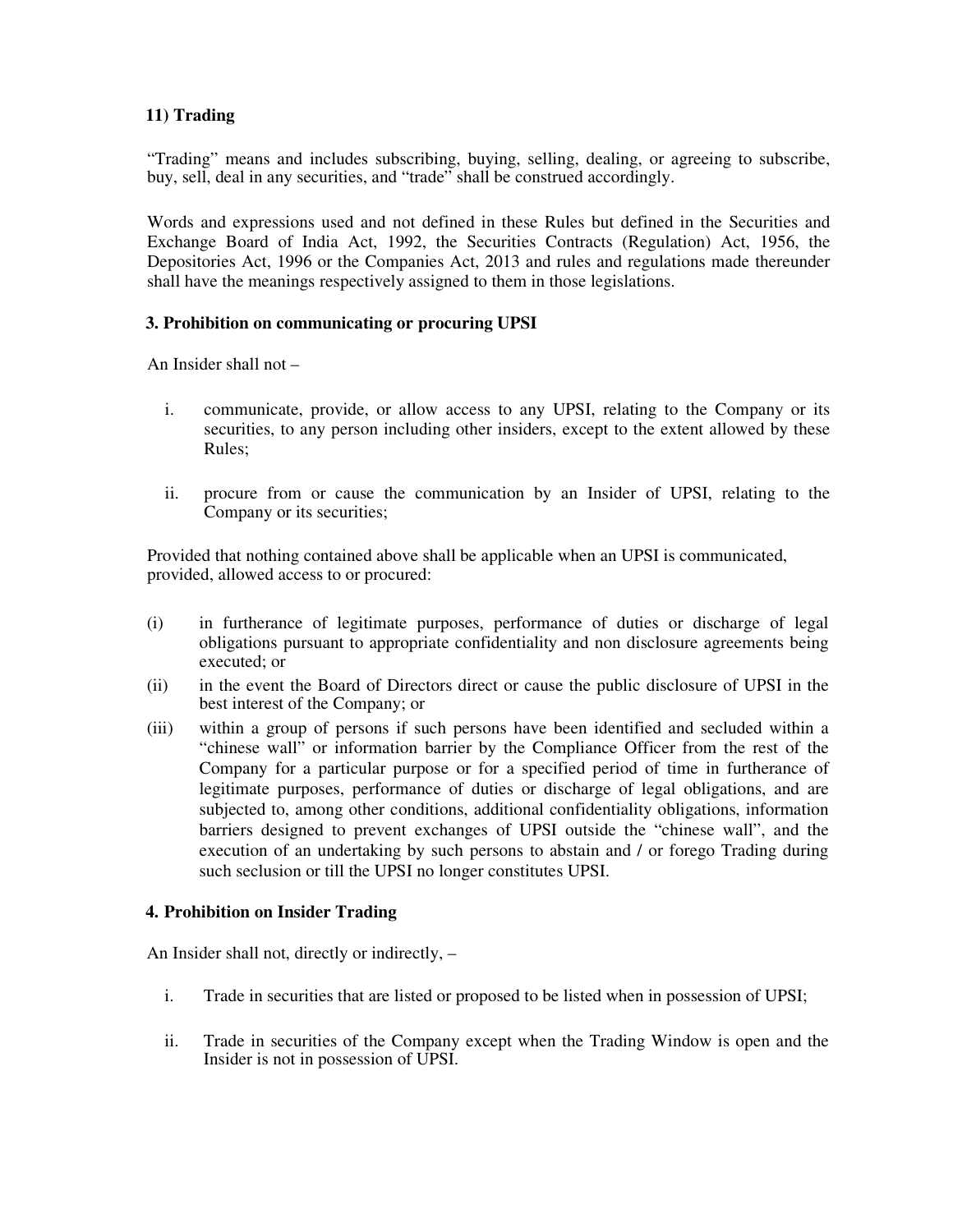Provided the restriction in 4 (i) above shall not apply to:

- (a) a transaction that is an off-market inter-se transfer between Promoters who were in possession of the same UPSI without being in breach of these Rules and both parties had made a conscious and informed trade decision; and
- (b) Trades pursuant to a Trading Plan set up in accordance with these Rules.

#### **5. Trading Window**

- 1) The Compliance Officer shall notify a 'trading window' during which the Designated Persons may Trade in the Company's securities after securing pre-clearance from the Compliance Officer in accordance with these Rules.
- 2) Designated Persons shall not Trade in the Company's securities when the trading window is closed.
- 3) The Compliance Officer shall intimate the closure of trading window to all the designated Persons of the Company when he determines that a designated person or class of designated persons can reasonably be expected to have possession of unpublished price sensitive information. Such closure shall be imposed in relation to such securities to which such unpublished price sensitive information relates
- 4) The trading window may be re-opened after closure, not earlier than 48 hours after the UPSI in question becomes generally available.

#### **6. Pre-clearance of Trading**

- 1) Designated Persons may Trade in the securities of the Company when the trading window is open, after obtaining approval of the Compliance Officer by submitting an application as per **Annexure 1** and an undertaking as per **Annexure 2**.
- 2) The Compliance Officer shall not approve any proposed Trade by Designated Person if the Compliance Officer determines that such Designated Person is in possession of UPSI even though the trading window is open.
- 3) The Compliance Officer may, after being satisfied that the application and undertaking are true and accurate, approve Trading by a Designated Person, on the condition that the Trade so approved shall be executed within seven trading days following the date of approval.
- 4) The Designated Person shall, within two days of the execution of the Trade, submit the details of such Trade to the Compliance Officer as per **Annexure 3**. In case the transaction is not undertaken, a report to that effect shall be filed in the said form.
- 5) If the pre-cleared Trade is not executed within seven trading days after the approval is given, the Designated Person must secure pre-clearance of the transaction again.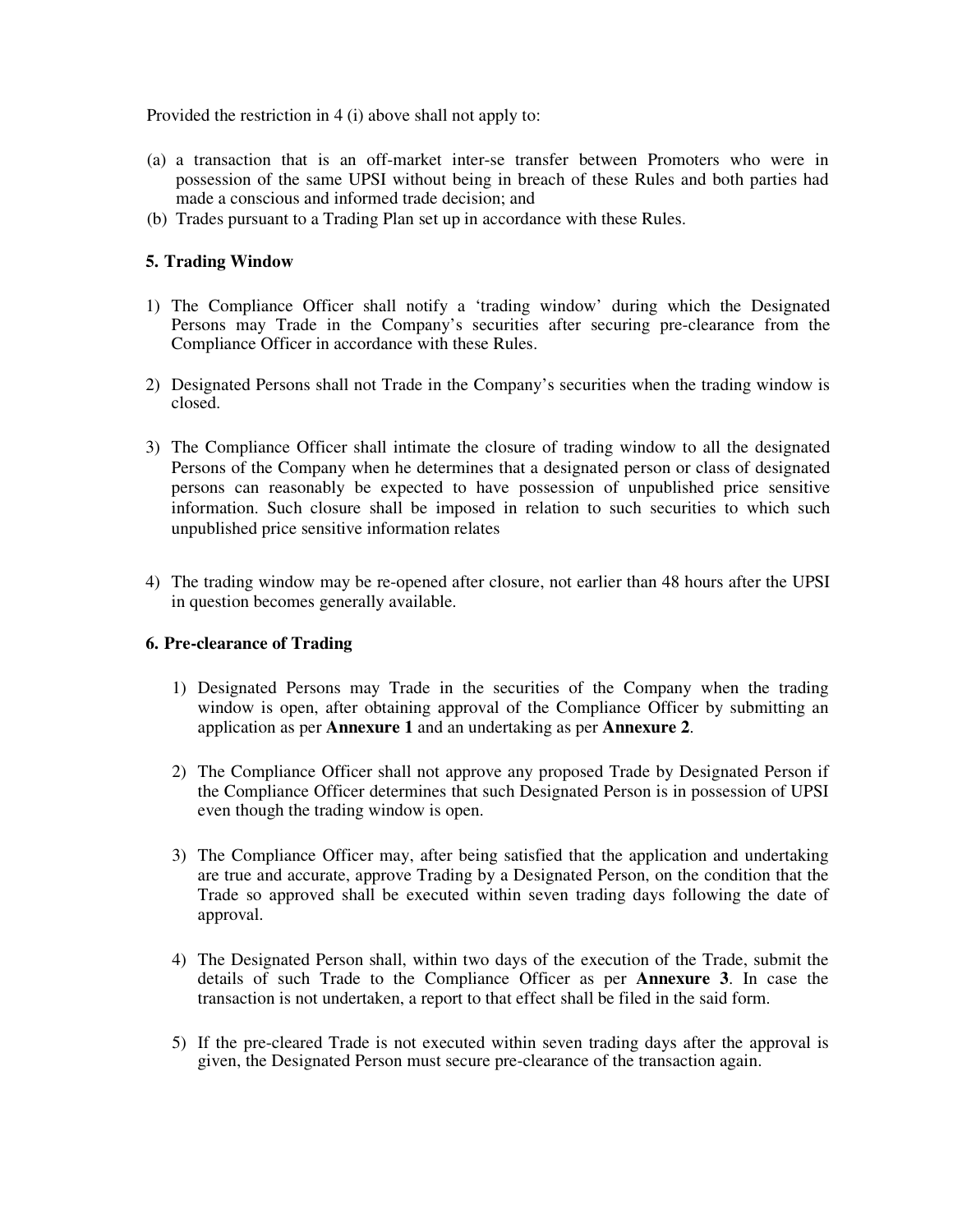- 6) A Designated Person who Trades in securities without complying with the pre-clearance procedure as envisaged in these Rules or gives false undertakings and/or makes misrepresentations in the undertakings executed by him/her while complying with the pre-clearance procedure shall be subjected to the penalties as envisaged in these Rules.
- 7) Nothing in this rule shall apply to any Trade involving a value less than **Rs 5 Lakhs** or such other amount as may be specified by the Board of Directors from time to time provided the Designated Person is not in possession of UPSI while executing that Trade..

## **7. Additional trading restrictions on Designated Persons**

1) No Director or Key Managerial Personnel shall enter into derivative transactions in respect of the securities of the Company.

2) All Designated Persons who Trade in the securities of the company shall not enter into an opposite transaction during the next six months following the prior transaction. In case of any contra trade be executed, inadvertently or otherwise, in violation of such a restriction, the profits from such trade shall be liable to be disgorged for remittance to the SEBI for credit to the Investor Protection and Education Fund administered by SEBI.

## **8. Trading Plan**

- 1) A Designated Person shall be entitled to formulate a Trading Plan that complies with the SEBI Regulations (a "Trading Plan") and present it to the Compliance Officer for approval and public disclosure pursuant to which Trades may be carried out in his behalf in accordance with such plan.
- 2) The Compliance Officer shall review and approve the Trading Plan if it complies with the SEBI Regulations and shall disclose the Trading Plan to the stock exchanges.
- 3) The Trading Plan once approved shall be irrevocable and the Designated Person shall mandatorily have to implement the plan, without being entitled to either deviate from it or to execute any trade in the securities outside the scope of the Trading Plan. However, the implementation of the Trading Plan shall not be commenced, if at the time of formulation of the plan, the Designated Person is in possession of UPSI and the said information has not become generally available at the time of the commencement of implementation. The commencement of the Trading Plan shall be deferred until such UPSI becomes generally available information. Further, the Designated Person shall also not be allowed to Trade in securities of the Company, if the date of Trading in securities of the Company, as per the approved Trading Plan, coincides with the date of closure of Trading Window announced by the Compliance Officer.

#### **9. Penalty for Insider Trading**

- 1) An Insider who acts in contravention of these Rules shall be liable to have his services or relationship with the Company, as the case may be, terminated.
- 2) Directors, Officers and employees of the Company who violate these rules shall be subject to disciplinary action by the Company, which may include wage freeze, suspension,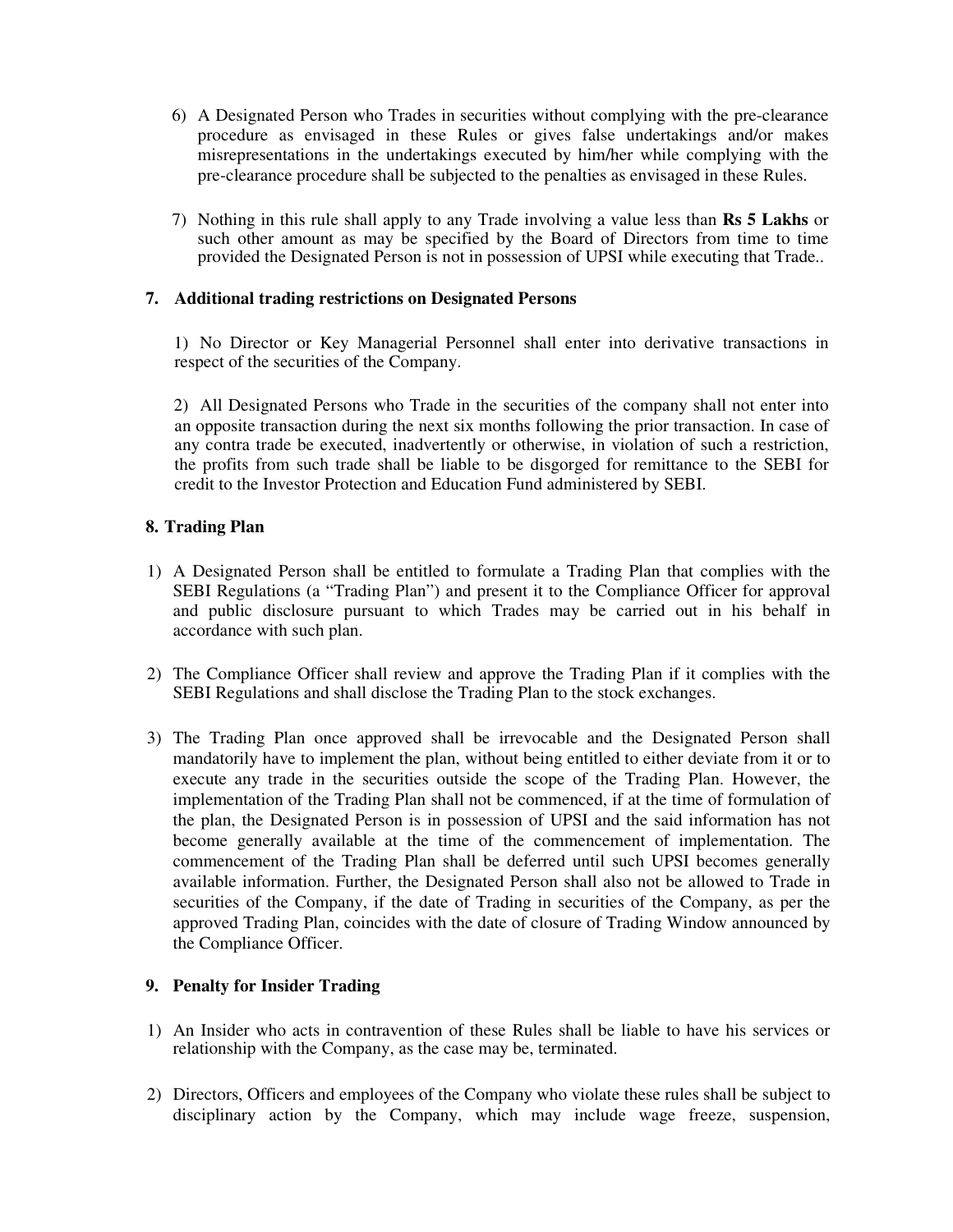ineligibility for future participation in the Company's stock option plans, if any, or termination.

3) The SEBI or any other appropriate regulatory authority would also be informed of the violation of these Rules so that appropriate action may be taken.

## **10. Disclosure requirements**

- 1) Initial Disclosure:
	- a. Every Promoter, Key Managerial Personnel, director of the Company and each of their Immediate Relatives shall disclose his holding of securities of the Company within thirty days of these Rules taking effect as per **Form A** set out in **Annexure 4**.
	- b. Every person on appointment as a Key Managerial Personnel or a director of the Company or upon becoming a Promoter shall disclose his / her and Immediate Relatives' holding of securities of the Company as on the date of appointment or becoming a promoter, to the Company within seven days of such appointment or becoming a promoter, as per **Form B** set out in **Annexure 5**.
- 2) Continual Disclosure:
	- **a.** Every Promoter, employee, director of the Company and each of their Immediate Relatives shall disclose as per **Form C** set out in **Annexure 6** to the Company the number of such securities acquired or disposed of within two trading days of such transaction if the value of the securities traded, whether in one transaction or a series of transactions over any calendar quarter, aggregates to a traded value in excess of **Rs. Ten lakhs.**
	- b. The disclosure shall be made within two working days of:
		- I. the receipt of intimation of allotment of shares, or
		- II. the acquisition or sale of shares or voting rights, as the case may be.
- 3) Disclosure to the Stock Exchange:

The Compliance Officer shall notify the stock exchanges, particulars of the Trades, within two trading days of the receipt of the Continual Disclosure or from becoming aware of such information.

4) Disclosures by other Connected Persons.

The Compliance Officer may, require any other Connected Person to disclose the holdings and trading in securities of the Company as per **Form D** set out in **Annexure 7** at such frequency as he may determine.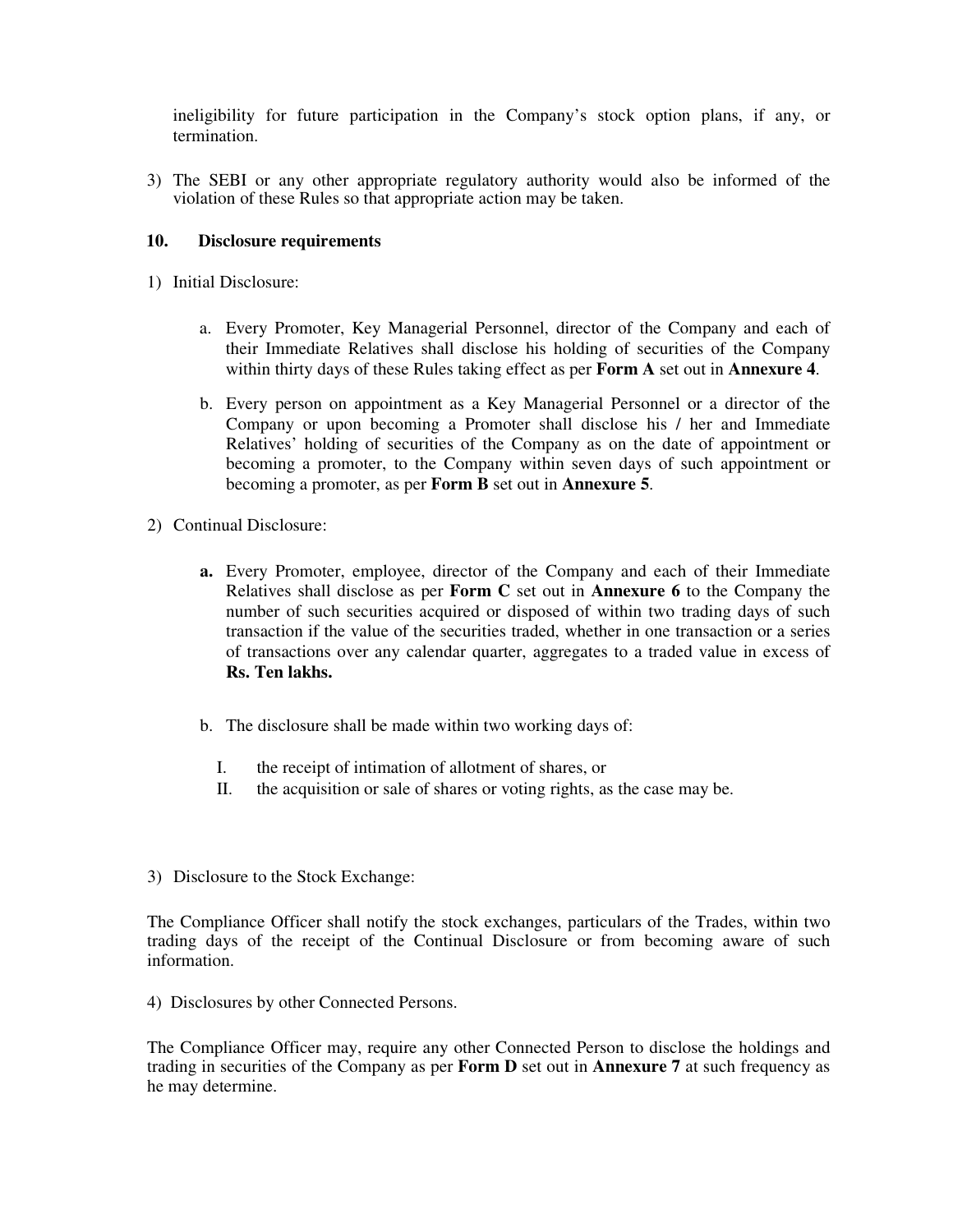#### **11. Miscellaneous**

- 1) The Board of Directors shall be empowered to amend, modify, interpret these Rules and such Rules shall be effective from such date that the Board may notify in this behalf.
- 2) The Compliance Officer shall provide the Audit Committee of the Board, on a quarterly basis, all the details of Trading in securities by the Designated Persons including any violations of the Rules.
- 3) The Compliance Officer shall maintain (a) updated list of Designated Persons, (b) records of disclosures and pre-clearance applications and undertakings for a period of five years and (c) a confidential list of any 'restricted securities' to which the Compliance Officer may require Designated Persons to seek pre-clearance before Trading in such 'restricted securities'.
- 4) The Company shall require all Connected Persons to formulate and adhere to a code of conduct to achieve compliance with these Rules. In case such persons observe that there has been a violation of these Rules, then they shall inform the Board of Directors of the Company promptly.
- 5) The Company has adopted the amended 'Corporate Policy Statement on Investor Relations' available at www.kernex.into regulate the Company's practices and procedures for fair disclosure of UPSI and comply with the SEC's Regulation Fair Disclosure.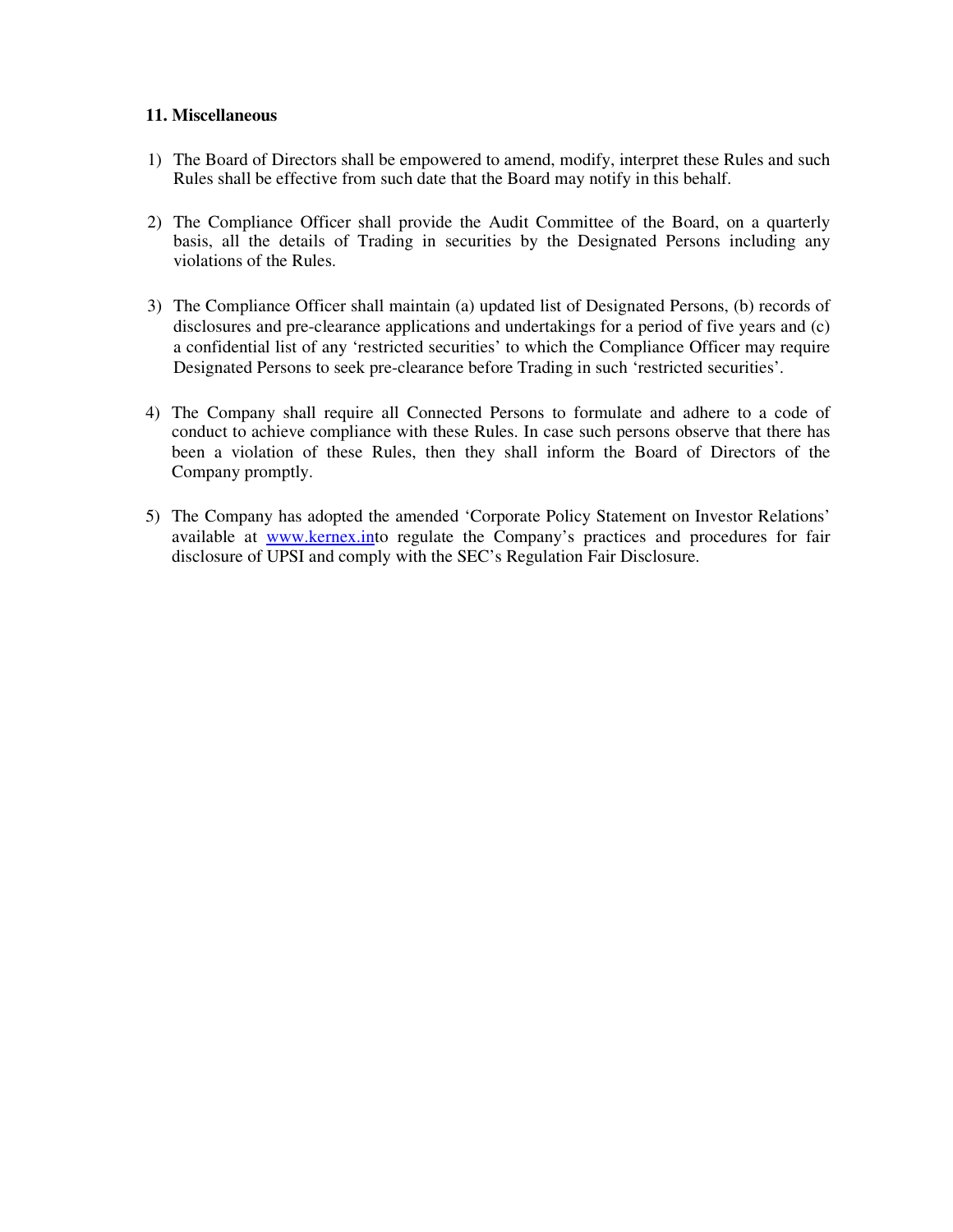#### Annexure 1

### APPLICATION FOR PRE-TRADING APPROVAL

To,

The Compliance Officer, KERNEX MICROSYSTEMS (INDIA) LIMITED.

Pursuant to the SEBI (Prohibition of Insider Trading) Regulations, 2015 and the Company's Insider Trading Policy, I seek approval to purchase / sell / subscribe \_\_\_\_\_\_\_\_\_ equity shares of the Company as per details given below:

| 1. | Name of the applicant                                                                     |                                                                                        |
|----|-------------------------------------------------------------------------------------------|----------------------------------------------------------------------------------------|
| 2. | Designation                                                                               |                                                                                        |
| 3. | Number of securities held as on date                                                      |                                                                                        |
| 4. | Folio No. / DP ID / Client ID No.                                                         |                                                                                        |
| 5. | The proposal is for                                                                       | (a) Purchase of securities<br>(b) Subscription to securities (c)<br>Sale of securities |
|    | 6. Proposed date of trading in securities                                                 |                                                                                        |
|    | 7. Estimated number of securities proposed to be<br>purchased/subscribed/sold             |                                                                                        |
| 8. | Current market price (as on date of application)                                          |                                                                                        |
|    | Whether the proposed transaction will be through stock<br>9. exchange or off-market trade |                                                                                        |
|    | Folio No. / DP ID / Client ID No. where the securities will<br>10. be credited / debited  |                                                                                        |

I enclose herewith the Undertaking signed by me.

Signature : \_\_\_\_\_\_\_\_\_\_\_\_\_\_\_ Name: Date: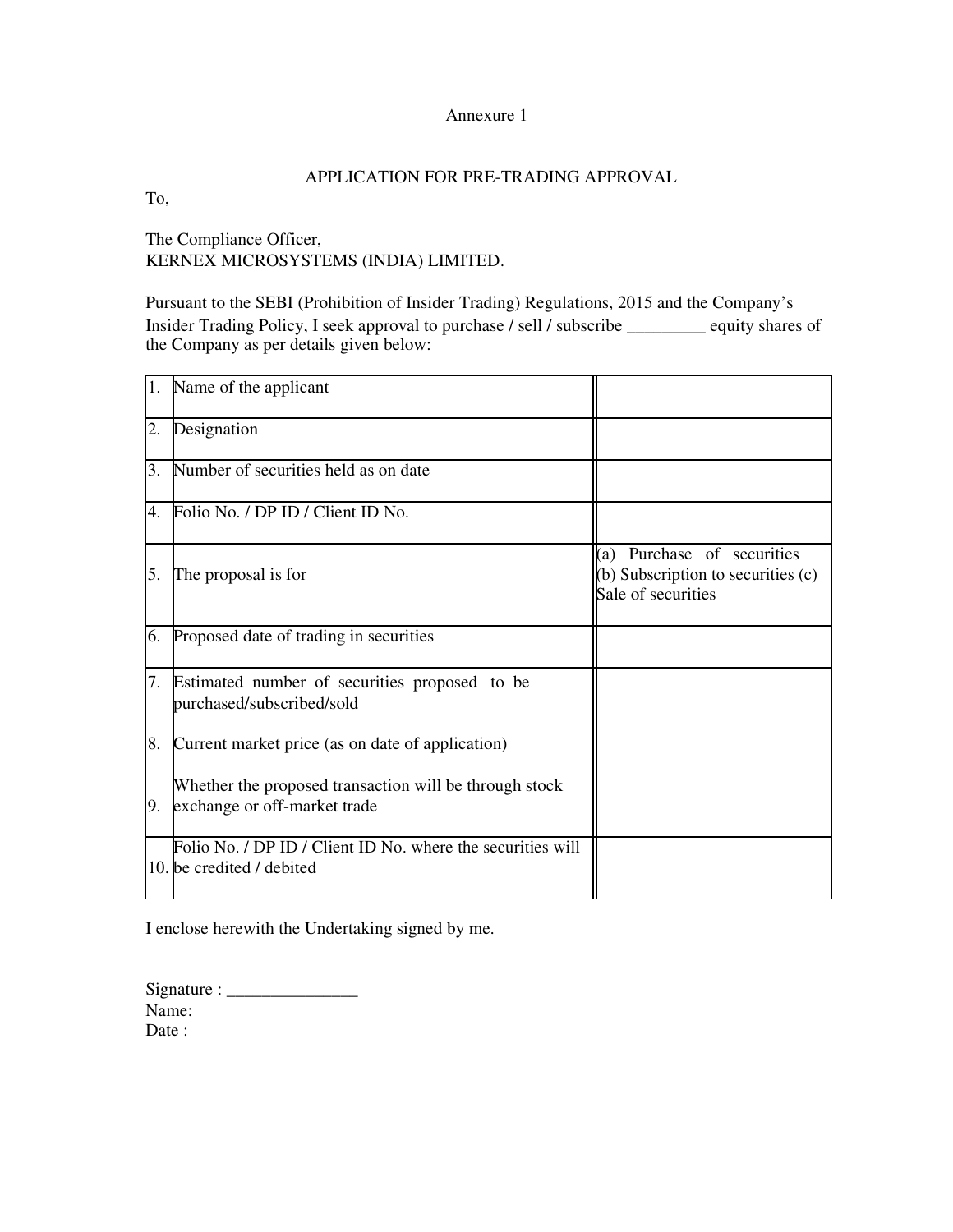#### Annexure 2

## UNDERTAKING TO BE ACCOMPANIED WITH THE APPLICATION FOR PRE-CLEARANCE

To,

## The Compliance Officer, KERNEX MICROSYSTEMS (INDIA) LIMITED

I, \_\_\_\_\_\_\_\_\_\_\_\_\_\_\_\_\_\_\_\_\_\_\_\_\_\_\_\_\_\_\_\_, \_\_\_\_\_\_\_\_\_\_\_\_\_\_\_\_\_\_\_\_\_\_\_\_\_ of the Company residing at \_\_\_\_\_\_\_\_\_\_\_\_\_\_\_\_\_\_\_\_\_\_\_\_\_\_\_\_\_\_\_\_\_\_\_\_\_\_\_\_\_\_\_\_\_\_, am desirous of trading in \_\_\_\_\_\_\_\_\_\_\_\_\_\_\_ shares of the Company as mentioned in my application dated \_\_\_\_\_\_\_\_\_\_\_\_ for pre-clearance of the transaction.

I further declare that I am not in possession of any unpublished price sensitive information up to the time of signing this Undertaking.

In the event that I have access to or receive any unpublished price sensitive information after the signing of this undertaking but before executing the transaction for which approval is sought, I shall inform the Compliance Officer of the same and shall completely refrain from trading in the securities of the Company until such information becomes public.

I declare that I have not contravened the provisions of the Rules as notified by the Company from time to time.

In the event of this transaction being in violation of the Rules or the applicable laws, (a) I will, unconditionally, release, hold harmless and indemnify to the fullest extent, the Company and its directors and officers, (the 'indemnified persons') for all losses, damages, fines, expenses, suffered by the indemnified persons, (b) I will compensate the indemnified persons for all expenses incurred in any investigation, defense, crisis management or public relations activity in relation to this transaction and (c) I authorize the Company to recover from me, the profits arising from this transaction and remit the same to the SEBI for credit of the Investor Protection and Education Fund administered by the SEBI.

I undertake to submit the necessary report within two days of execution of the transaction / a 'Nil' report if the transaction is not undertaken.

If approval is granted, I shall execute the trade within seven days of the receipt of approval failing which I shall seek pre-clearance afresh.

I declare that I have made full and true disclosure in the matter.

| Signature : $\frac{ }{ }$ |  |
|---------------------------|--|
| Name:                     |  |
| Date :                    |  |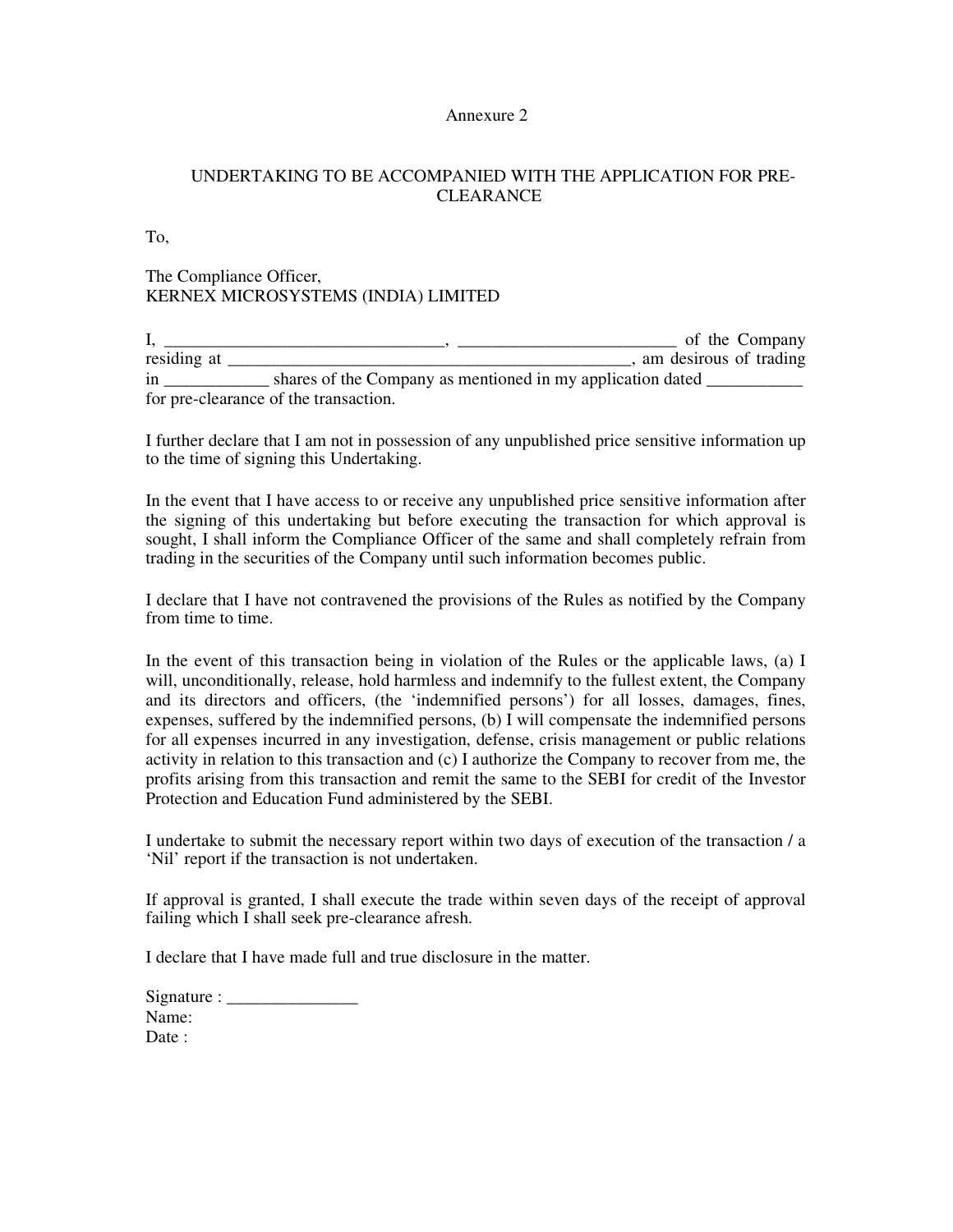#### Annexure 3

### DISCLOSURE OF TRANSACTIONS

(To be submitted within 2 days of transaction / trading in securities of the Company)

To,

The Compliance Officer, KERNEX MICROSYSTEMS (INDIA) LIMITED.

I hereby inform that I

have not bought / sold/ subscribed any securities of the Company

have bought/sold/subscribed to \_\_\_\_\_\_\_\_\_\_ securities as mentioned below on \_\_\_\_\_ (date)

(strike out whichever is not applicable)

|        |            | Name of holder   No. of securities   Bought / sold / $DP$ ID/Client   Price (Rs.) |  |
|--------|------------|-----------------------------------------------------------------------------------|--|
| traded | subscribed | ID/Folio No.                                                                      |  |
|        |            |                                                                                   |  |
|        |            |                                                                                   |  |
|        |            |                                                                                   |  |

I declare that the above information is correct and that no provisions of the Company's Rules and/or applicable laws/regulations have been contravened for effecting the above said transactions(s).

 $Signature:$ Name: Date :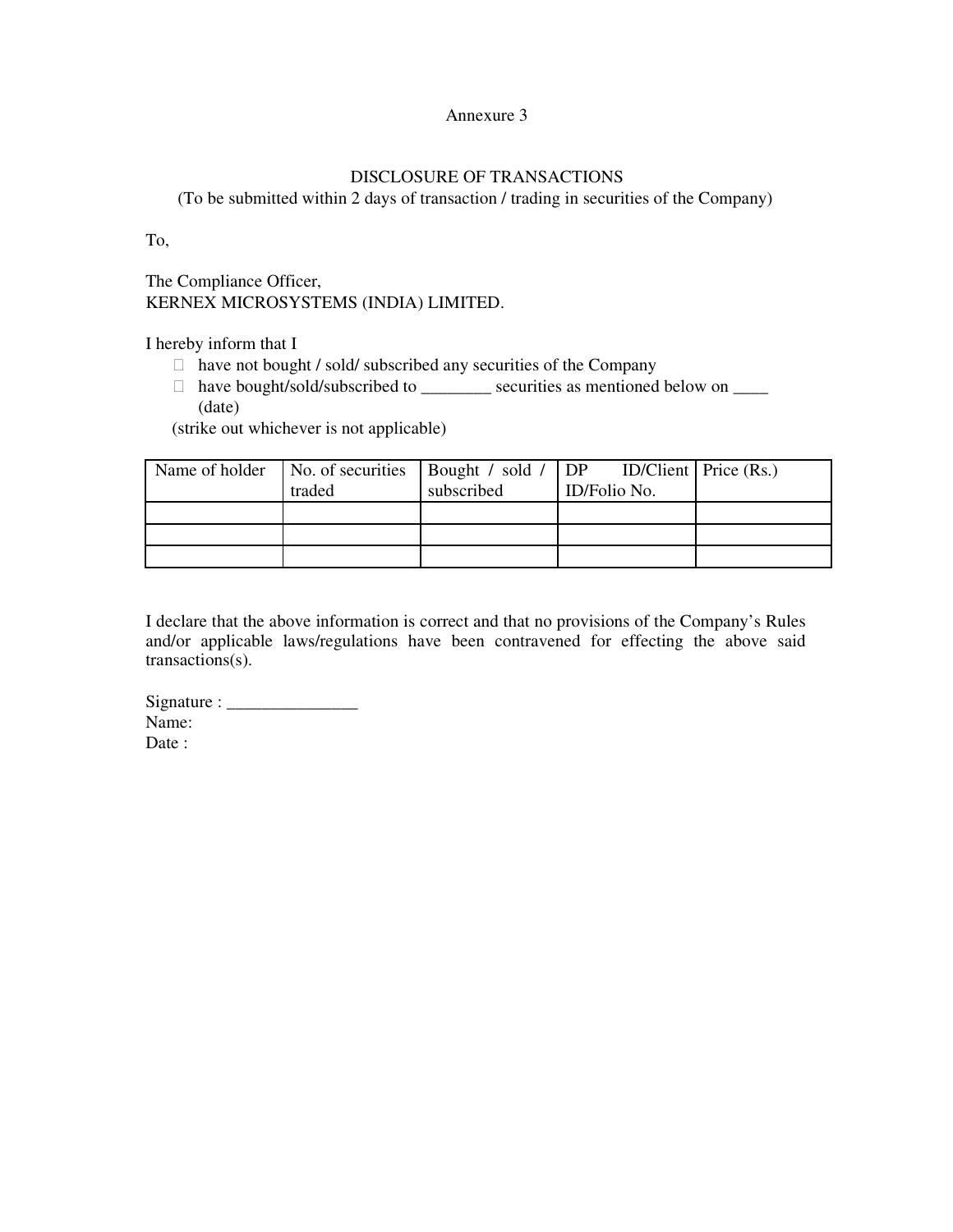# **FORM A**

Securities and Exchange Board of India (Prohibition of Insider Trading) Regulations, 2015

[Regulation 7 (1) (a) read with Regulation 6 (2)]

Name of the Company :\_\_\_\_\_\_\_\_\_\_\_\_\_\_\_\_\_\_\_\_\_\_\_\_\_\_\_\_\_\_\_\_\_\_\_\_\_\_\_

ISIN of the Company :\_\_\_\_\_\_\_\_\_\_\_\_\_\_\_\_\_\_\_\_\_\_\_\_\_\_\_\_\_\_\_\_\_\_\_\_\_\_\_

**Details of securities held by Promoter, Key Managerial Personnel (KMP), Director and other such persons as mentioned in Regulation 6(2)** 

| Name, PAN No.,<br>CIN/DIN & address | Category of Person<br>(Promoters / KMP /        | Securities held as on the date<br>of regulation coming into force                      | $%$ of<br>Share- |         | Open Interest of the Future<br>contracts held as on the date | Open Interest of the Option Contracts<br>held as on the date of regulation coming |                                               |                                  |  |  |
|-------------------------------------|-------------------------------------------------|----------------------------------------------------------------------------------------|------------------|---------|--------------------------------------------------------------|-----------------------------------------------------------------------------------|-----------------------------------------------|----------------------------------|--|--|
| with contact nos.                   | Directors / immediate<br>relatives/others etc.) |                                                                                        |                  | holding | force                                                        | of regulation coming into                                                         | into force                                    |                                  |  |  |
|                                     |                                                 | Type of security<br>(For eg. – Shares,<br>Warrants,<br>Convertible<br>Debentures etc.) | No.              |         | Number of<br>units<br>(contracts $*$<br>lot size)            | Notional<br>value in<br>Rupee terms                                               | Number of<br>units (contracts)<br>* lot size) | Notional value in<br>Rupee terms |  |  |
|                                     |                                                 |                                                                                        | $\overline{4}$   |         | <sub>n</sub>                                                 |                                                                                   |                                               |                                  |  |  |
|                                     |                                                 |                                                                                        |                  |         |                                                              |                                                                                   |                                               |                                  |  |  |

Note : "Securities" shall have the meaning as defined under regulation 2(1)(i) of SEBI (Prohibition of Insider Trading) Regulations, 2015.

Signature : Designation : Date :

Place :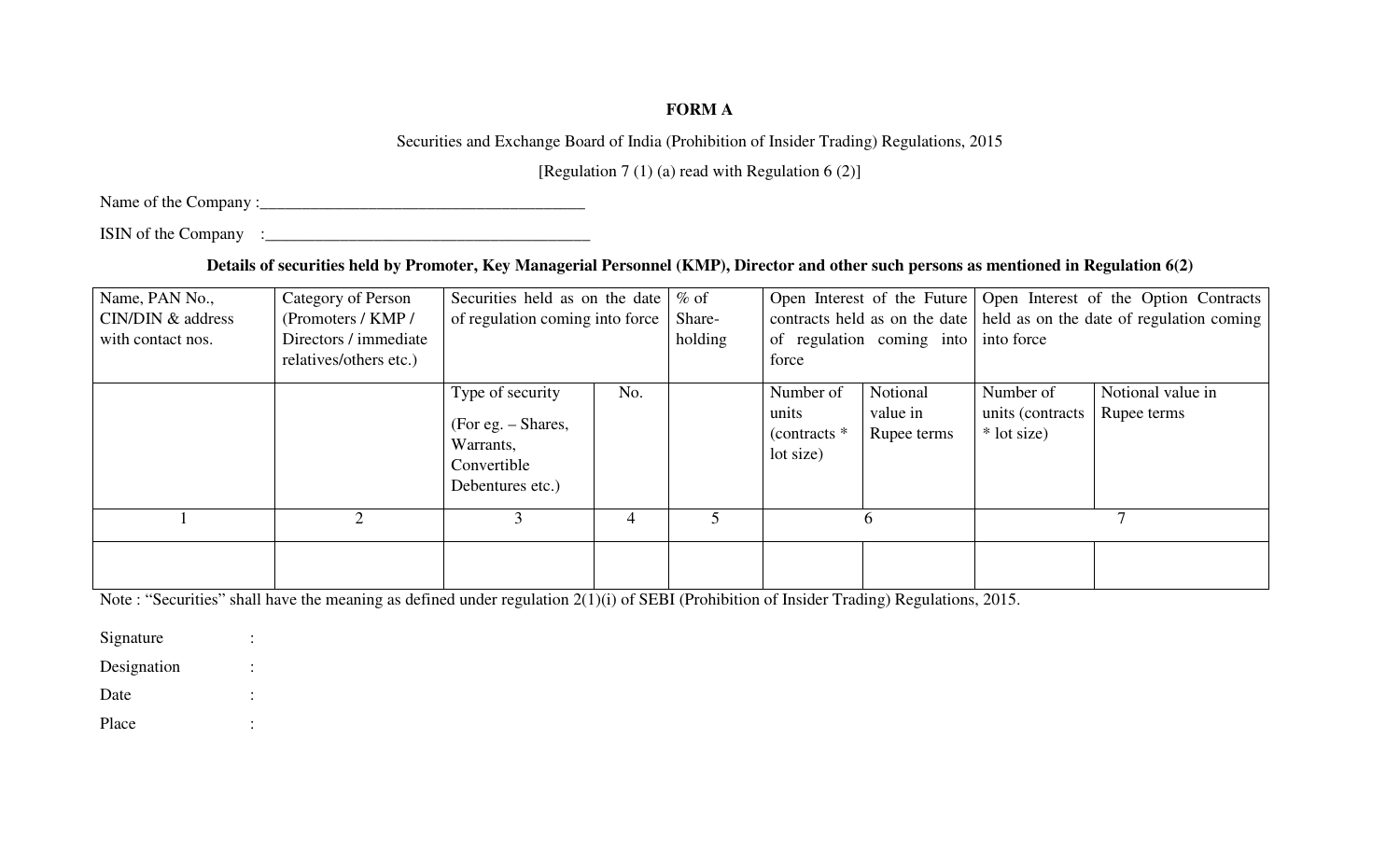## **FORM B**

Securities and Exchange Board of India (Prohibition of Insider Trading) Regulations, 2015

[Regulation 7 (1) (b) read with Regulation 6 (2)]

Name of the Company :\_\_\_\_\_\_\_\_\_\_\_\_\_\_\_\_\_\_\_\_\_\_\_\_\_\_\_\_\_\_\_\_\_\_\_\_\_\_\_

ISIN of the Company :\_\_\_\_\_\_\_\_\_\_\_\_\_\_\_\_\_\_\_\_\_\_\_\_\_\_\_\_\_\_\_\_\_\_\_\_\_\_\_

**Details of securities held by Promoter, Key Managerial Personnel (KMP), Director and other such persons as mentioned in Regulation 6(2)** 

| Name, PAN No.,    | Category of Person     | Securities held at the time of |        | $%$ of  |                           | Open Interest of the Future |                                | Open Interest of the Option Contractsheld |  |  |
|-------------------|------------------------|--------------------------------|--------|---------|---------------------------|-----------------------------|--------------------------------|-------------------------------------------|--|--|
| CIN/DIN & address | (Promoters / KMP /     | becomingPromoter/appointme     | Share- |         | contracts heldat the time | at                          | time  <br>the                  |                                           |  |  |
| with contact nos. | Directors / immediate  | nt of Director/KMP             |        | holding |                           | ofBecomingPromoter/appoin   | ofBecomingPromoter/appointment |                                           |  |  |
|                   | relatives/others etc.) |                                |        |         | tmentof Director/KMP      |                             | Director/KMP                   |                                           |  |  |
|                   |                        | Type of security               | No.    |         | Number of                 | Notional                    | Number of                      | Notional value in                         |  |  |
|                   |                        |                                |        |         | units                     | value in                    | units (contracts)              | Rupee terms                               |  |  |
|                   |                        | (For eg. – Shares,             |        |         | (contracts $*$            | Rupee terms                 | * lot size)                    |                                           |  |  |
|                   |                        | Warrants,<br>Convertible       |        |         | lot size)                 |                             |                                |                                           |  |  |
|                   |                        |                                |        |         |                           |                             |                                |                                           |  |  |
|                   |                        | Debentures etc.)               |        |         |                           |                             |                                |                                           |  |  |
|                   | ◠                      |                                | 4      |         | $\sigma$                  |                             |                                |                                           |  |  |
|                   |                        |                                |        |         |                           |                             |                                |                                           |  |  |
|                   |                        |                                |        |         |                           |                             |                                |                                           |  |  |

Note : "Securities" shall have the meaning as defined under regulation 2(1)(i) of SEBI (Prohibition of Insider Trading) Regulations, 2015.

Signature : Designation : Date : Place :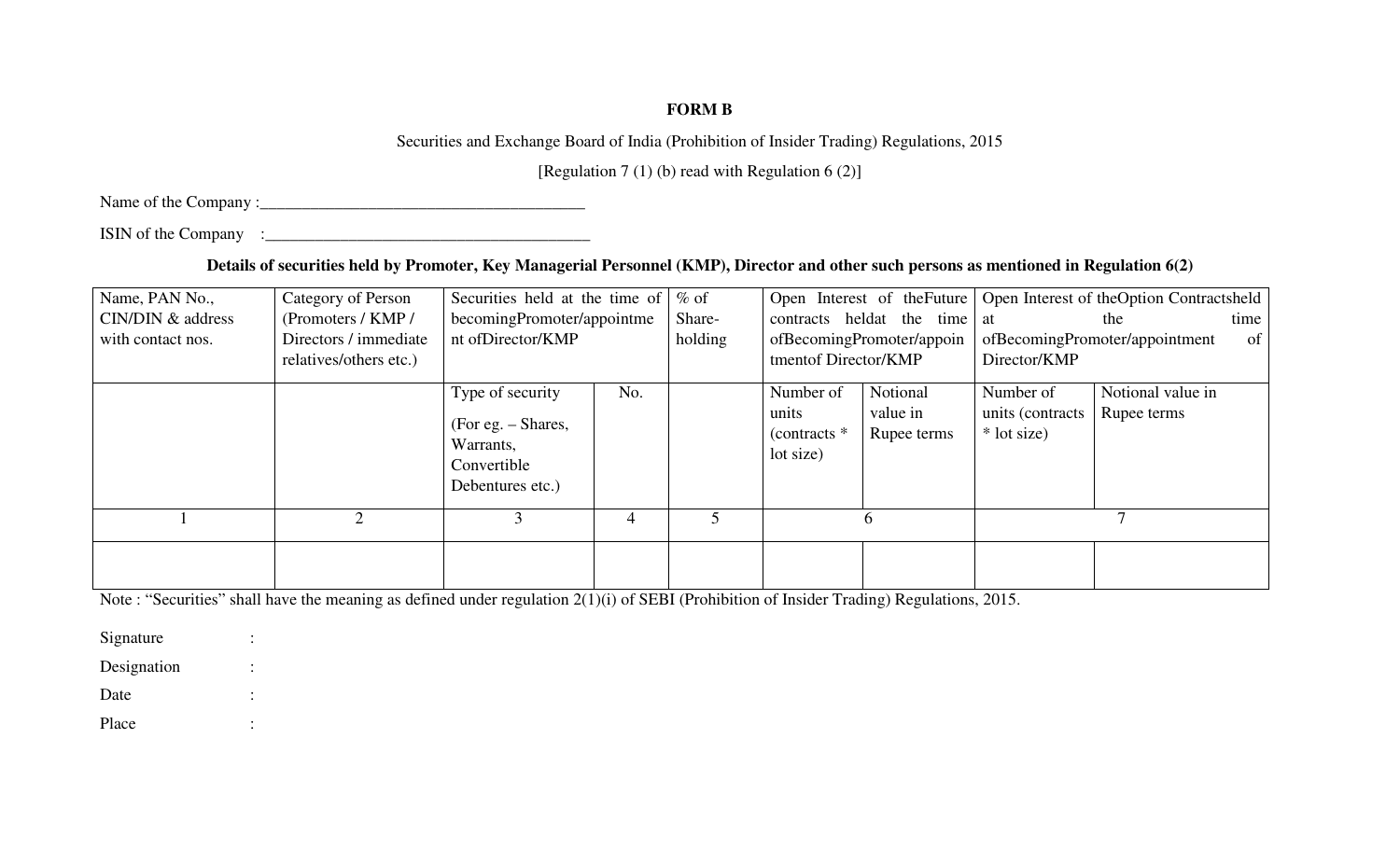## **FORM C**  Securities and Exchange Board of India (Prohibition of Insider Trading) Regulations, 2015 [Regulation 7  $(2)$  read with Regulation 6  $(2)$ ]

Name of the Company :\_\_\_\_\_\_\_\_\_\_\_\_\_\_\_\_\_\_\_\_\_\_\_\_\_\_\_\_\_\_\_\_\_\_\_\_\_\_\_

ISIN of the Company :\_\_\_\_\_\_\_\_\_\_\_\_\_\_\_\_\_\_\_\_\_\_\_\_\_\_\_\_\_\_\_\_\_\_\_\_\_\_\_

**Details of change in holding of Securities of Promoter, Employee or Director of a listed Company and other such persons as mentioned in Regulation 6(2)** 

| Name, PAN     | Category of  | Securities held      |                | Securities acquired |          | % of shareholding<br>Date of |               | Date of        | Mode of  | Trading in derivatives (Specify type of |                             |                                    |            | Exchang |             |           |
|---------------|--------------|----------------------|----------------|---------------------|----------|------------------------------|---------------|----------------|----------|-----------------------------------------|-----------------------------|------------------------------------|------------|---------|-------------|-----------|
| No., CIN/DIN  | Person       | prior to acquisition |                | disposed            |          |                              |               | allotment      |          | intimatio                               | acquisition                 | contract, Futures or Options etc.) |            |         | e on        |           |
| & address of  | (Promoters / | / disposal           |                |                     | advice / |                              | n to          |                | (market) |                                         |                             |                                    |            | which   |             |           |
| Promoter /    | KMP/         |                      |                |                     |          |                              |               | acquisition of |          | Company                                 | purchase/                   |                                    |            |         |             | the trade |
| Employee /    | Directors /  |                      |                |                     |          |                              | shares / sale |                |          | public rights /                         |                             |                                    |            |         | was         |           |
| Director with | immediate    |                      |                |                     |          |                              |               | of shares      |          |                                         |                             |                                    |            |         |             | execute   |
| contact nos.  | relatives/   |                      |                |                     |          |                              |               | specify        |          |                                         | preferential<br>offer / off |                                    |            |         |             | d         |
|               | others etc.) |                      |                |                     |          |                              |               |                |          |                                         | market / Inter-             |                                    |            |         |             |           |
|               |              |                      |                |                     |          |                              |               |                |          |                                         | se transfer etc.            |                                    |            |         |             |           |
|               |              |                      |                |                     |          |                              |               |                |          |                                         |                             |                                    |            |         |             |           |
|               |              | Type of              | No.            | Type of             | No.      | Pre                          | Post          | From           | To       |                                         |                             | Sell<br>Buy                        |            |         |             |           |
|               |              | security             |                | security            |          | transac                      | transac-      |                |          |                                         |                             |                                    |            |         |             |           |
|               |              | $(For e.g. -$        |                | $(For e.g. -$       |          | -tion                        | tion          |                |          |                                         |                             | Value                              | Number     | Value   | Number      |           |
|               |              | Shares,              |                | Shares,             |          |                              |               |                |          |                                         |                             |                                    | of units   |         | of units    |           |
|               |              | Warrants,            |                | Warrants,           |          |                              |               |                |          |                                         |                             |                                    | (contract) |         | (contracts) |           |
|               |              | Convertible          |                | Convertible         |          |                              |               |                |          |                                         |                             |                                    | $s *$ lot  |         | * lot size) |           |
|               |              | Debentures           |                | Debentures          |          |                              |               |                |          |                                         |                             |                                    | size)      |         |             |           |
|               |              | etc.)                |                | $etc.$ )            |          |                              |               |                |          |                                         |                             |                                    |            |         |             |           |
|               |              |                      |                |                     |          |                              |               |                |          |                                         |                             |                                    |            |         |             |           |
|               | 2            | $\mathfrak{Z}$       | $\overline{4}$ | 5                   | 6        | $\overline{7}$               | 8             | 9              | 10       | 11                                      | 12                          | 13                                 | 14         | 15      | 16          | 17        |
|               |              |                      |                |                     |          |                              |               |                |          |                                         |                             |                                    |            |         |             |           |
|               |              |                      |                |                     |          |                              |               |                |          |                                         |                             |                                    |            |         |             |           |
|               |              |                      |                |                     |          |                              |               |                |          |                                         |                             |                                    |            |         |             |           |

Note : "Securities" shall have the meaning as defined under regulation 2(1)(i) of SEBI (Prohibition of Insider Trading) Regulations, 2015.

Signature : Designation

Date

Place :

 $\sim$  :  $\sim$ 

 $\pm$